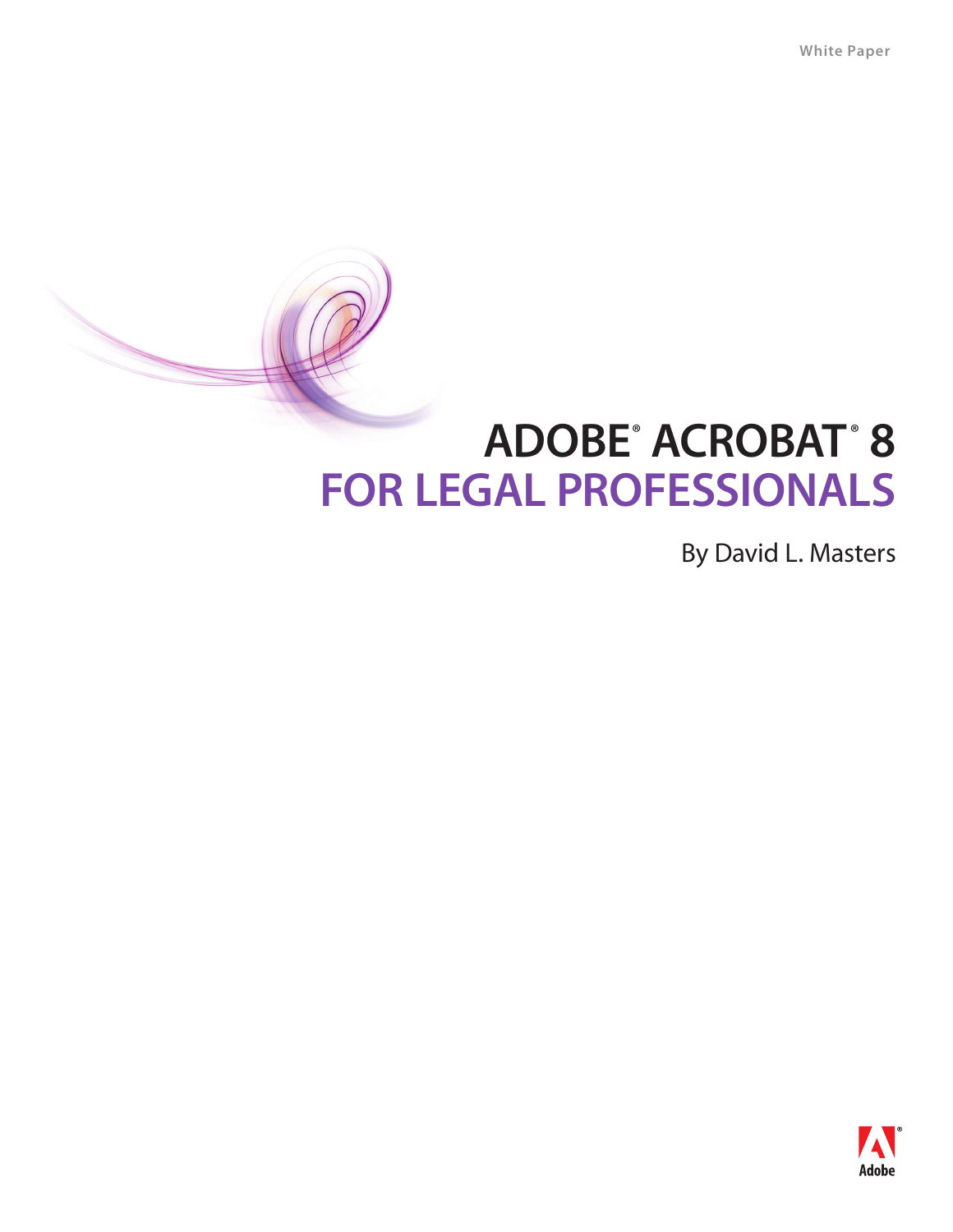

#### **Table of Contents**

- 2 Portable Document Format (PDF)
- 3 [The Acrobat 8 product family](#page-2-0)
- 3 [Legal-specific features](#page-2-0)
- 4 [PDF file creation](#page-3-0)
- 6 [Combining files](#page-5-0)
- 6 [PDF fundamentals](#page-5-0)
- 7 [Enhancing PDF files with](#page-6-0) Acrobat 8
- 7 [Search and find information](#page-6-0)
- 8 [Gathering information](#page-7-0)
- 9 [Collaboration](#page-8-0)
- 9 [Secure information control](#page-8-0)
- 10 [Information presentation](#page-9-0)
- 10 [Closing Argument](#page-9-0)
- 10 [About the Author](#page-9-0)
- 10 [References](#page-9-0)

## Adobe<sup>®</sup> Acrobat<sup>®</sup> 8 for Legal Professionals

With the release of Adobe Acrobat 8 Professional, Adobe Systems now delivers features specific to the legal profession, including Bates numbering and redaction. Building on a solid foundation, Acrobat 8 gives legal professionals the power to intuitively create and access PDF files, collect information, securely control access to information, and facilitate collaboration. The widespread adoption of electronic court filings and the growing practice of exchanging disclosure and discovery materials in electronic format calls for tools to perform those tasks. Acrobat 8 delivers a comprehensive solution for working with digital documents, akin to paper-based routines, with greater efficiency and portability. Acrobat 8 provides simple yet secure solutions for collaboration and exchanging documents with clients and other legal professionals using PDF (Portable Document Format), which has become the de facto standard for digital documents in the legal community.

#### **Portable Document Format (PDF)**

Refined and perfected over 15 years, Adobe PDF lets legal professionals capture and view information—from any application, on any computer system—and share it with anyone around the world. PDF files can be viewed and printed on any computer system—Macintosh, Microsoft® Windows<sup>®</sup>, UNIX<sup>®</sup>, and many mobile platforms. Adobe PDF files look just like original documents, regardless of the application used to create them. Paper documents scanned to PDF look just like their hard-copy counterparts and can be quickly turned into computer-searchable files. Unlike PDF files, documents scanned to Tagged Image File Format (TIFF) lose their original appearance when converted to searchable files. When it comes to long-term file retention, the PDF/Archive standard (PDF/A) enables organizations to archive documents electronically in a way that ensures preservation of content for later retrieval and reuse with a consistent and predictable result over an extended period of time in the future. The International Organization for Standardization (ISO) has approved PDF/A as an archive standard.

The federal judiciary's Case Management and Electronic Case Files (CM/ECF) system has been implemented in almost all district and bankruptcy courts. CM/ECF allows the courts to have case file documents in electronic format and to accept filings via the Internet. CM/ECF systems are now in use in 89% of the federal courts: 89 district courts, 93 bankruptcy courts, the Court of International Trade, and the Court of Federal Claims. Most of those courts accept electronic filings. More than 27 million cases are on CM/ECF systems, and more than 200,000 attorneys and others have filed documents via the Internet.

The CM/ECF system stores case and related information as PDF files. Most legal professionals find the system easy to use—filers prepare a document using their word processor of choice, then save it to PDF for electronic filing with the court. Attorneys practicing in courts offering the electronic filing capability can file documents directly with the court via the Internet. When documents are filed electronically, the system automatically generates and sends a verifying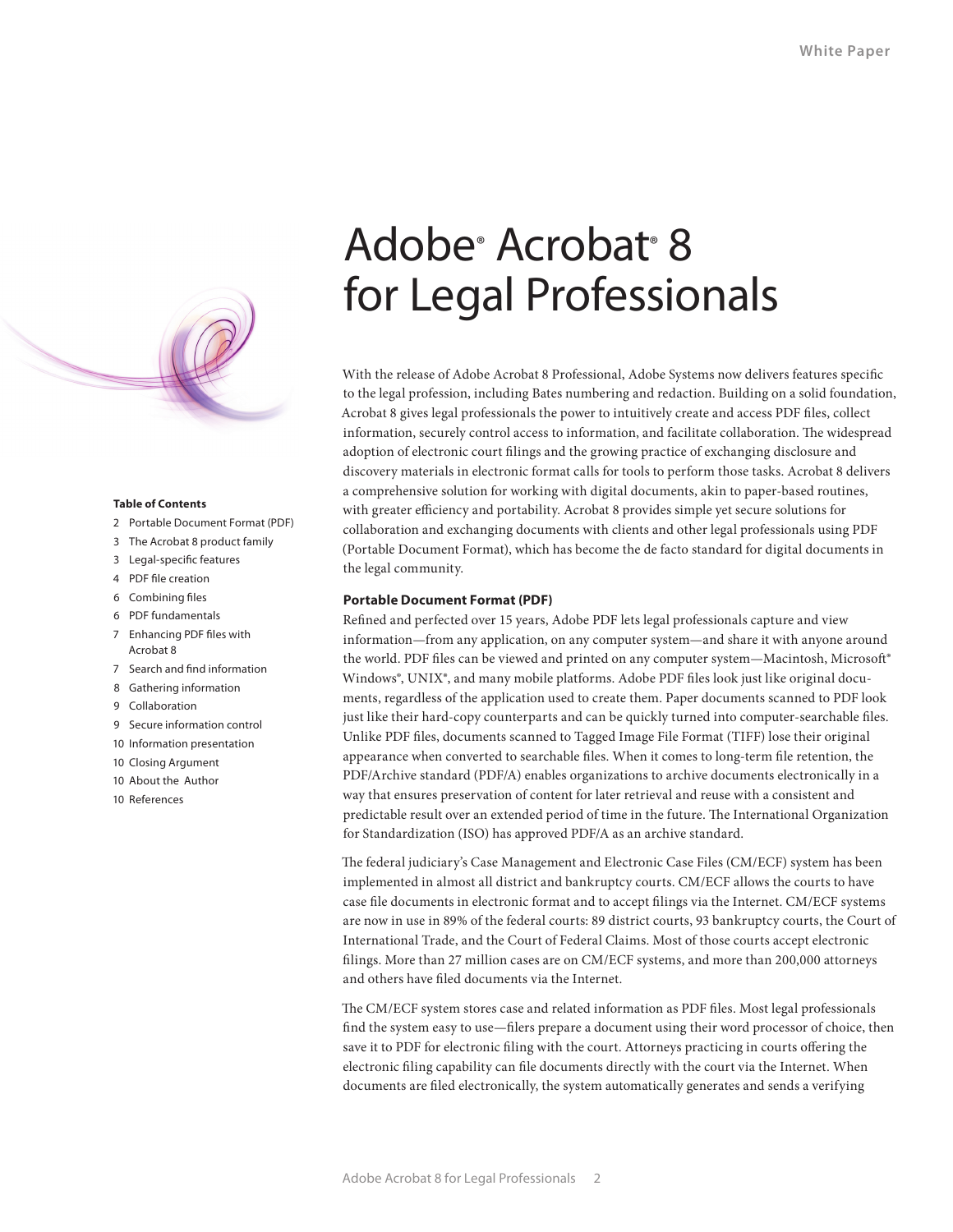<span id="page-2-0"></span>*"With the redaction features in Acrobat 8, we can accomplish in minutes tasks that previously took days. When you're redacting content from more than 2,000 documents, it is essential to have a tool that is easy to use and reliable. Acrobat 8 makes it easy to hide or permanently remove confidential content and still preserve the original."* 

Rich Ramba Technical Litigation Support Director The Veen Firm

## **Valuable Acrobat 8 features for legal professionals**

- **Bates numbering:** Apply sequential numbers to individual pages of documents during the course of litigation.
- **Redaction:** Mark text or selected image areas for permanent and secure removal from the PDF file.
- **Metadata removal:** Find hidden information in documents that you may not be aware of, including metadata, comments, file attachments, and other elements. Remove some or all of those elements with a single click.

receipt by electronic mail—no more waiting or paying for conformed copies. Other parties in the case automatically receive notification of the filing. There are no added fees for electronic filing in federal court (existing document filing fees apply). Litigants receive one free PDF copy of every document electronically filed in their cases, which they can save or print for their files.

CM/ECF also provides courts the ability to make their documents available to the public over the Internet via the Public Access to Court Electronic Records (PACER) program. PACER offers users a fast and inexpensive way to obtain comprehensive case and docket information as PDF files from federal appellate, district, and bankruptcy courts via the Internet. Electronic access requires registration with the PACER Service Center, the judiciary's centralized registration, billing, and technical support center.

The volume of documents produced as PDF files through disclosure and discovery in litigation continues to grow. Recognizing the power and efficiency of electronic documents, attorneys employing best practices—be they co-counsel, opposing counsel, or in-house counsel—expect that documents will be exchanged as PDF files. Likewise, clients have come to expect legal professionals to provide documents as PDF files. When it comes to meeting those expectations and working with digital documents, the applications in the Acrobat family are the right choice for legal professionals.

## **The Acrobat 8 product family**

- Acrobat 8 Professional—Acrobat 8 Professional provides essential tools for the legal community to create and combine electronic documents, manage reviews, build forms, and secure information. Acrobat 8 Professional also contains features specifically created for the legal community, including redaction and Bates numbering. With Acrobat 8 Professional, PDF files can be enabled to allow users who have only free Adobe Reader® 8 software to review, add comments, fill in PDF forms, and digitally sign PDF documents.
- Acrobat 8 Standard—Acrobat 8 Standard offers reliable ways to create, combine, protect, and share Adobe PDF files. Acrobat Standard generates PDF files that accurately represent the original document, whether paper or electronic.
- Acrobat 8 Elements—Acrobat 8 Elements, available through volume licensing (100 seats per order), enables professionals to easily and reliably create secure Adobe PDF files.
- Adobe Reader—The freely available Adobe Reader allows users to view, print, and search PDF files and it also makes PDF files freely shareable across multiple operating systems. More than 500 million copies of the free Adobe Reader have been distributed, making the ability to view a PDF file ubiquitous.

## **Legal-specific features**

With the release of Acrobat 8 Professional, Adobe Systems has responded to the needs of legal professionals by including within the application functions for Bates numbering, redaction, and metadata removal.

• **Bates numbering—**To legal professionals, "Bates numbering" means applying sequential numbers to individual pages of documents, usually in the course of litigation. When documents are produced in litigation, either through disclosure or discovery, you need to be able to say with certainty precisely which documents were produced—no more and no less. By numbering each page sequentially, often with leading text for more reliable identification, legal professionals can accurately identify the documents that were produced. Acrobat 8 Professional offers legal professionals the ability to add Bates numbers to individual or multiple PDF files. Electronic Bates numbering, using Acrobat 8 Professional, beats using a mechanical stamp or placing labels on paper documents hands-down.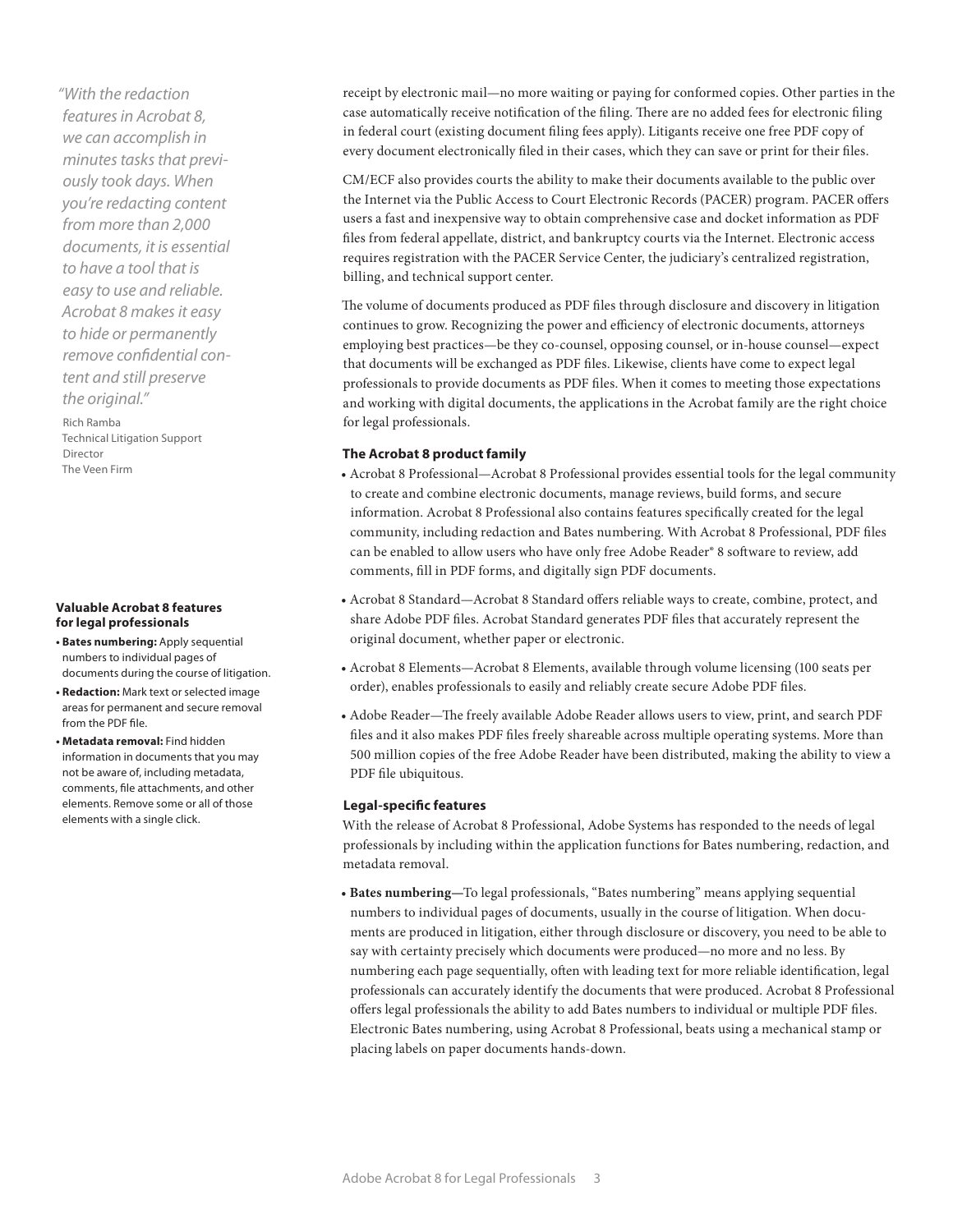<span id="page-3-0"></span>• **Redaction—**Legal professionals must often share documents with other parties. However, in many instances, not all information in those documents should or can be shared. Acrobat 8 Professional enables you to excise sensitive or confidential information in PDF files. In PDF files with text, words and phrases can be searched for and automatically marked for redaction; information in image-only PDF files can be manually selected for redaction. When Acrobat 8 applies redaction, the marked text or selected image areas are permanently and securely removed from the PDF file.

|                                                                                                                             | <b>2</b> 00_Global New Employee Record.pdf - Adobe Acrobat Professional                                                                                                                                                               | ō           |
|-----------------------------------------------------------------------------------------------------------------------------|---------------------------------------------------------------------------------------------------------------------------------------------------------------------------------------------------------------------------------------|-------------|
| File Edit View Document Comments Forms Tools Advanced<br>Window<br>Help                                                     |                                                                                                                                                                                                                                       |             |
| Combine Files -<br>≡<br>主<br>Create PDF +<br>Export *<br>Review & Comment<br>Secure<br>Forms *<br>Typewriter<br><b>Sian</b> |                                                                                                                                                                                                                                       |             |
| Ĥ<br>Find<br>102%<br>Ik.                                                                                                    |                                                                                                                                                                                                                                       |             |
| Ħ                                                                                                                           | Redaction                                                                                                                                                                                                                             | $\mathbf x$ |
| 鵰                                                                                                                           | Apply Redactions<br>Mark for Redaction<br>Redaction Properties<br>$\left  \equiv \right $ Search and Redact                                                                                                                           |             |
| И                                                                                                                           | <b>ELECTRONICS</b><br>16799000                                                                                                                                                                                                        |             |
|                                                                                                                             | <b>NEW EMPLOYEE RECORD</b>                                                                                                                                                                                                            |             |
|                                                                                                                             | Member:<br>Complete Sections A through D, attach copy of Social Security card and proof-of-age document in Section E,                                                                                                                 |             |
|                                                                                                                             | and return form to your payroll/personnel representative.<br>Payroll/Personnel:<br>Complete Section E and return the completed 4-page form to Human Resources.                                                                        |             |
|                                                                                                                             | <b>SECTION A - PERSONAL INFORMATION</b>                                                                                                                                                                                               |             |
|                                                                                                                             | Social Security Number:<br>Name: (Last)<br>(MI)<br>(First)<br>R<br>Dave<br>Boslough                                                                                                                                                   |             |
|                                                                                                                             | Mailing Address:<br>(Zip Code)<br>(City)<br>(State)<br>1141 Fim Street<br>33605<br>Ybor city<br>FL.                                                                                                                                   |             |
|                                                                                                                             | Work Phone:<br>Home Phone:<br>E-mail Address:<br>Ш<br>boslough@aol.com<br>(315)<br>315<br>555 2340                                                                                                                                    |             |
|                                                                                                                             | Marital Status:<br>Gender:<br>Date of Birth: mm/dd/yy                                                                                                                                                                                 |             |
|                                                                                                                             | √ Married<br><b>⊡</b> Male<br>$\Box$ Female<br>$\Box$ Single                                                                                                                                                                          |             |
|                                                                                                                             | Do you have any of the following prior service credit? Please check all that apply:                                                                                                                                                   |             |
|                                                                                                                             | $\Box$ Circuit Clerk<br>□ MoDOT/Patrol<br>Z Active duty military<br>□ Iuvenile Court<br>$\boxtimes$ LAGERS<br>$\Box$ PSRS<br>□ Other Public Employment                                                                                |             |
|                                                                                                                             | <b>SECTION B - OPTIONAL LIFE INSURANCE COVERAGE ELECTION</b>                                                                                                                                                                          |             |
| Ø                                                                                                                           | Additional life insurance coverage is available to you and your family. The premium(s) will be deducted from your pay check. You will have<br>31 days from your date of hire to elect optional life insurance coverage.               |             |
|                                                                                                                             | No Additional Coverage: <i>I do not wish to participate in the optional life insurance plan at this time.</i><br>■ As a state employee, I automatically receive basic life insurance coverage equal to one times my annual salary (mi |             |

• **Metadata removal—**In addition to removing visible content from documents, legal professionals also need to verify that no hidden information exists in their documents, including metadata, before those documents are distributed. The new Examine Document feature can scan through your document and alert you to hidden information that you may not be aware of, including metadata, comments, file attachments, and other elements. You can then remove some or all of those elements with a single click.

## **PDF file creation**

With Acrobat 8, legal professionals can create PDF files in a number of ways, from simple "oneclick" create PDF buttons in popular desktop applications to using the familiar Adobe PDF print driver. Any computer file that can be printed to paper with a conventional printer can be printed to PDF with the Adobe PDF print driver. Acrobat 8 users can "combine" various electronic file formats (word processor, spreadsheet, photograph, etc.) into a single PDF file. Legal professionals can digitally staple scanned documents, digital photographs, and word processing and spreadsheet files into a single, information-rich PDF file. The resulting PDF file can be shared with anyone who has the freely available Adobe Reader.

Legal professionals may find the "Create from Outlook" feature especially useful. Acrobat 8 adds PDFMaker and Attach As Adobe PDF toolbars to Microsoft Outlook. This lets you convert one or more electronic mail messages, or a folder of electronic mail messages (.PST), to a single PDF file. Converting Microsoft Outlook electronic mail to PDF brings order to chaos and a secure way to archive messages. With Adobe Acrobat 8, all correspondence (including electronic mail) can be associated with a particular client or matter in easy-to-search-and-secure PDF files.

Acrobat 8 Professional allows users to easily and securely mark text and images for redaction.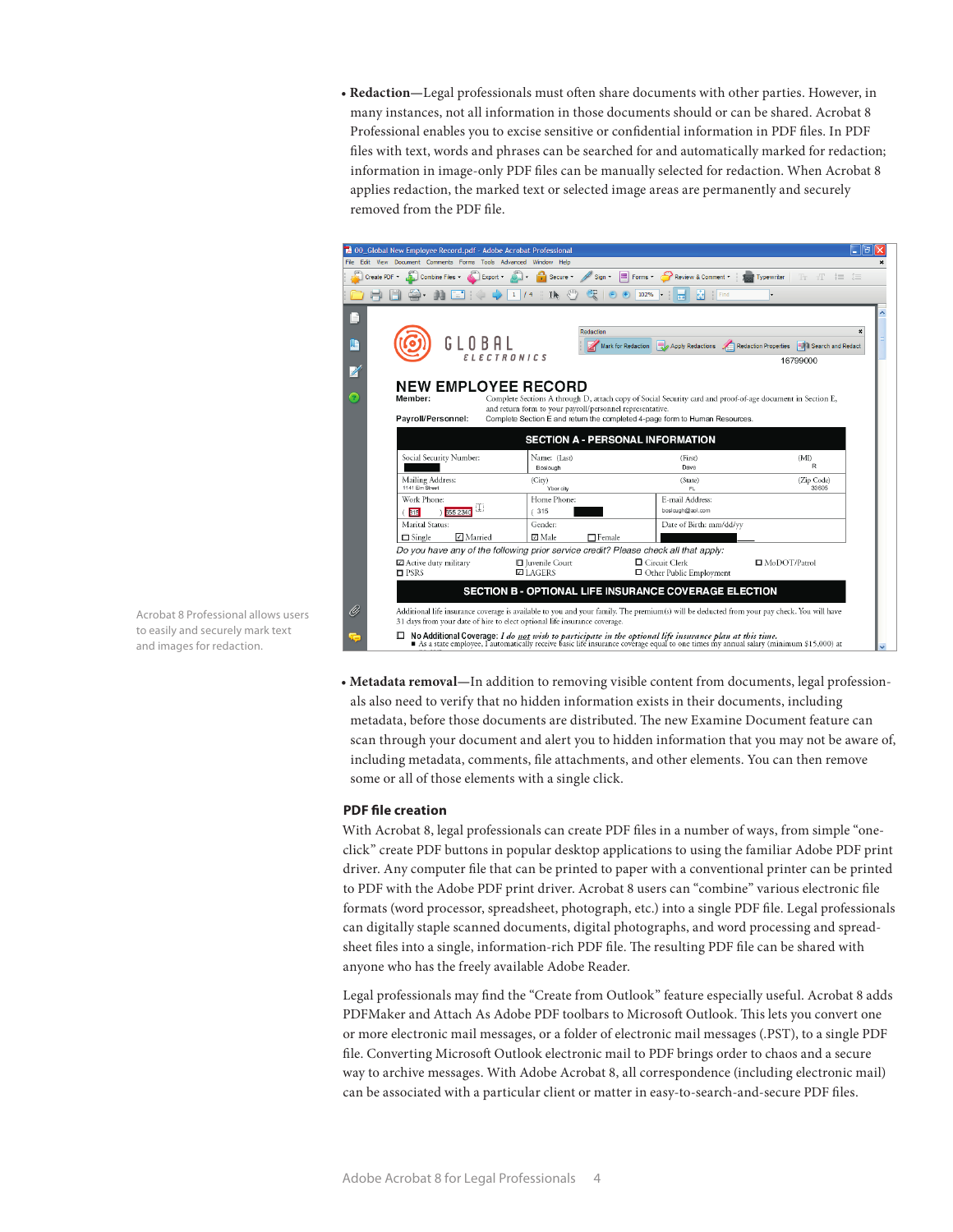*"Acrobat 8 software sets new standards for improving document processes. Capabilities such as redaction, Bates page numbering, and streamlined completion of electronic forms improve document handling and provide greater control over workflows."* 

Stephen Bird Lawyer Legal Services Organization Electronic mail messages or entire folders of electronic mail convert to PDF with attachments, links, and automatically generated bookmarks with a spreadsheet-like view that can be sorted by sender, date, subject, and folder. The Attach As Adobe PDF toolbar lets you convert a file to a PDF document and automatically attach it to an electronic mail message for immediate delivery anywhere in the world.



With Acrobat 8 and a scanner, boxes and filing cabinets full of paper can be converted to PDF. With built-in optical character recognition (OCR), Acrobat 8 can turn paper documents and scanned image-only PDF files into files with computer-searchable text that retain an exact image of the original pages. Using the batch processing feature in Acrobat 8, the text in multiple PDF files can be recognized with a few simple commands.

Creating PDF files from websites has important if not obvious significance for legal professionals. In this day and age, many cases—from intellectual property disputes to family law to personal injury actions—are decided on the basis of expert witness testimony. Many experts maintain websites or publish their work on the Internet. Preserving an exact copy of website- or Internetpublished materials early in the course of litigation, well before opinions are issued and depositions taken, may limit the effectiveness of an opposing expert witness. The Create PDF from Web Page function inserts a date, time, and URL stamp as a footer to the resulting PDF file to facilitate authentication. Acrobat 8 offers legal professionals the ability to quickly and easily convert the results of Internet research, both factual and legal, to PDF files for later use. You can turn that ability into an advantage.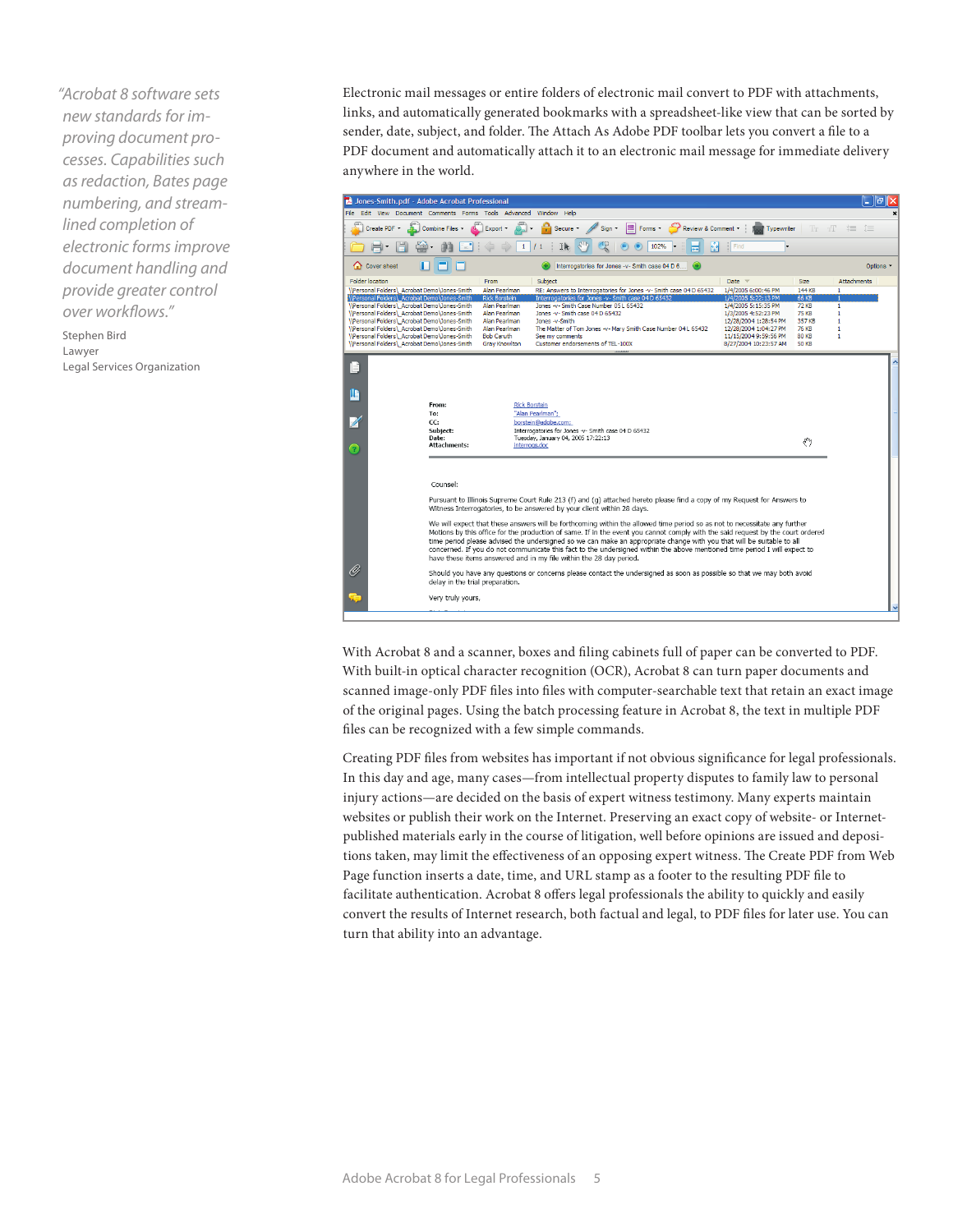## <span id="page-5-0"></span>**Combining files**

Acrobat 8 gives legal professionals the ability to combine files of varying types into a single PDF file. For example, a collection of files consisting of Microsoft Word and Excel files, JPEG or TIFF image files, and PDF files can readily be merged into a single PDF file or assembled into a "package."



Merging files combines them into one sequentially ordered PDF file. "Packaging" files wraps the separate files into one PDF package. In either case, the resulting file or package can be easily secured and sent via electronic mail. The PDF package feature offers an elegant solution for combining and organizing large collections of litigation documents. PDF packages may contain a full-text search index for fast text searching. Packages also offer a convenient method for batch printing PDFs.

## **PDF fundamentals**

The benefits of Acrobat 8 reach well beyond creating and sharing PDF files. With Acrobat 8, legal professionals are able to work with PDF files in ways they never could with paper documents. Original-quality documents, in the form of PDF files, can be distributed quickly—across town or around the world—at virtually no expense. Sending PDF files via electronic mail provides immediate delivery of high quality documents without the expense of courier services or the poor quality that comes with facsimile transmission. With Acrobat 8 Professional, PDF files can be enabled to allow users who have only the free Adobe Reader program to add comments or fill in and return forms. PDF files can be organized with a digitally linked table of contents in the form of bookmarks. Notes and other comments provide user-added information that can be summarized and published to PDF with just a few mouse clicks. Using the Text Edits tools in Acrobat 8, the text in a PDF file can be highlighted, underlined, or struck-through. Image-only PDF files, such as scanned images of handwritten medical records, can be annotated using note, text, and drawing tools. Text annotations to image-only PDF files can be searched from within the document or across multiple files.

Acrobat 8 enables legal professionals to work intuitively with digital documents in ways similar to what they are accustomed to with paper documents. Adding, removing, and copying pages or

PDF Packages are a secure container for PDFs and many other types of files. This example is a set of real estate closing documents.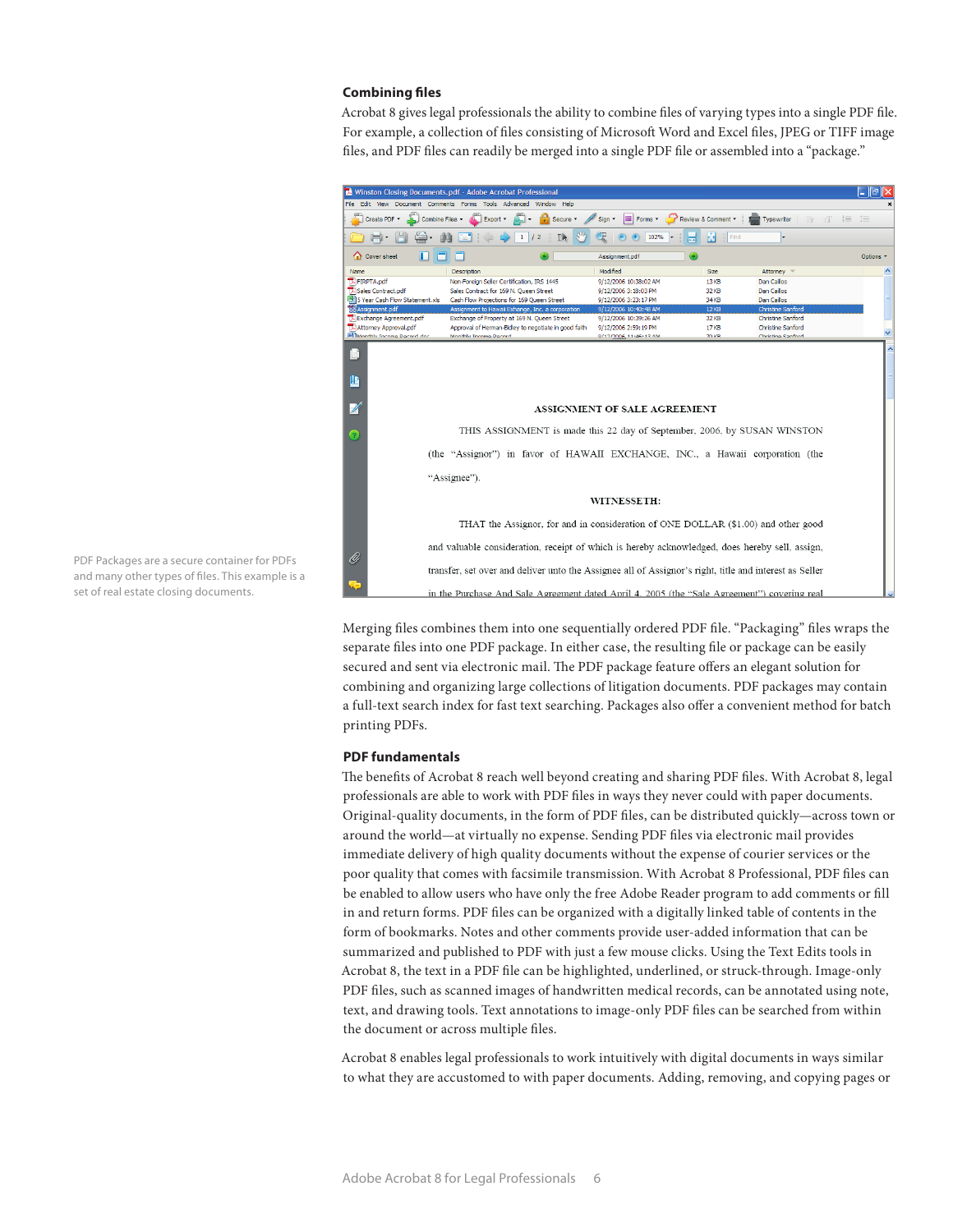<span id="page-6-0"></span>*"Adobe Acrobat and Adobe PDF are easy to use and have enabled us to advance the way we research and build cases. Adoption across the firm has been rapid, even by lawyers who are resistant to new technologies."* 

Scott Thomas Director of Technology Thomas & Kampsen Law Firm

whole documents are familiar paper-based tasks that have intuitive counterparts in Acrobat 8. The typewriter tool provides a simple and effective mechanism for adding text to any PDF file. Using Acrobat 8, these familiar tasks are performed more efficiently, more effectively, and with greater mobility than can be achieved with paper-based information.

The Comment & Markup toolbar in Acrobat 8 includes sticky notes (think 3M Post It™ notes), highlighter, stamp, callout, and shape drawing tools. Each tool provides a unique method for conveying information. The drawing tools—rectangle, oval, arrow, line, etc.—allow you to visually mark an area of a PDF document with a graphic. Sticky notes, like their paper counterpart, provide a familiar way to add information to PDF files. Acrobat catalogs all comments added to a PDF file for yet another way to rapidly find information. Acrobat 8 and PDF files are, like text printed on paper, a way to display, organize, and annotate information. Acrobat 8 does not replace the word processor. The information on paper documents cannot be changed other than by adding markups; the same limitation applies to PDF files and Acrobat 8. While the real work of text editing remains in the domain of word processing applications, Acrobat 8 provides an application and operating system of neutral means for people to provide editorial markups directly on works-in-progress.

## **Enhancing PDF files with Acrobat 8**

Bookmarks, one of Acrobat's easiest to use features, have many uses for legal professionals. PDF bookmarks act like a paper-based table of contents, but with the power of electronic hyperlinks. Just as a table of contents informs the person viewing a document what information can be found at a given location within the document, so do bookmarks in PDF files. A bookmark in a PDF file creates an electronic link; when the reader clicks on the bookmark, the referenced information instantly appears. Consider a paper-based trial notebook where a change in content requires rewriting the entire table. In contrast, the addition of new material to a PDF file requires only the addition of a new bookmark. Remove content from the notebook and the corresponding bookmark can be removed with a stroke of the delete key. If content is relocated within the notebook, the electronic link remains intact and nothing further need be done; in other words, bookmarks are sticky. A PDF trial notebook with bookmarks offers instant access to information during trial without the distraction of physically turning pages.

Bookmarks bring order to otherwise unruly collections of discovery documents. When many documents are combined into a single PDF file organized with bookmarks, Acrobat 8 acts like a three-ring binder that holds the pages together with an electronic table of contents that links table entries to the equivalent of divider tabs. Acrobat 8 also provides the sticky notes and highlighters for calling attention to specific information on the pages.

Links are the essence of electronic briefs; they let the reader jump to other locations in the same PDF file, to other electronic files, or to websites. Legal professionals should use links when they want their readers to have immediate access to related information. Links can also initiate actions, such as playing a sound or movie file. With Acrobat 8, documents filed electronically with a court can be much more than converted word processing files. You can add bookmarks, highlights, and links to increase the persuasive power of your documents and provide better advocacy for your clients. Links are not limited to static documents, such as cited authorities, but can include connections to images, audio, and video files. Legal professionals can now provide courts with briefs that permit immediate access to cited materials, regardless of whether the citations are to legal authorities or exhibits. Electronically filed documents, created with Acrobat 8, can be more persuasive by providing courts with more information in a format that facilitates review and enhances the decision making process.

## **Search and find information**

Legal professionals often need to find information fast. Searching for and finding the information you need faster, using Acrobat 8, means greater efficiency and cost-effectiveness. Looking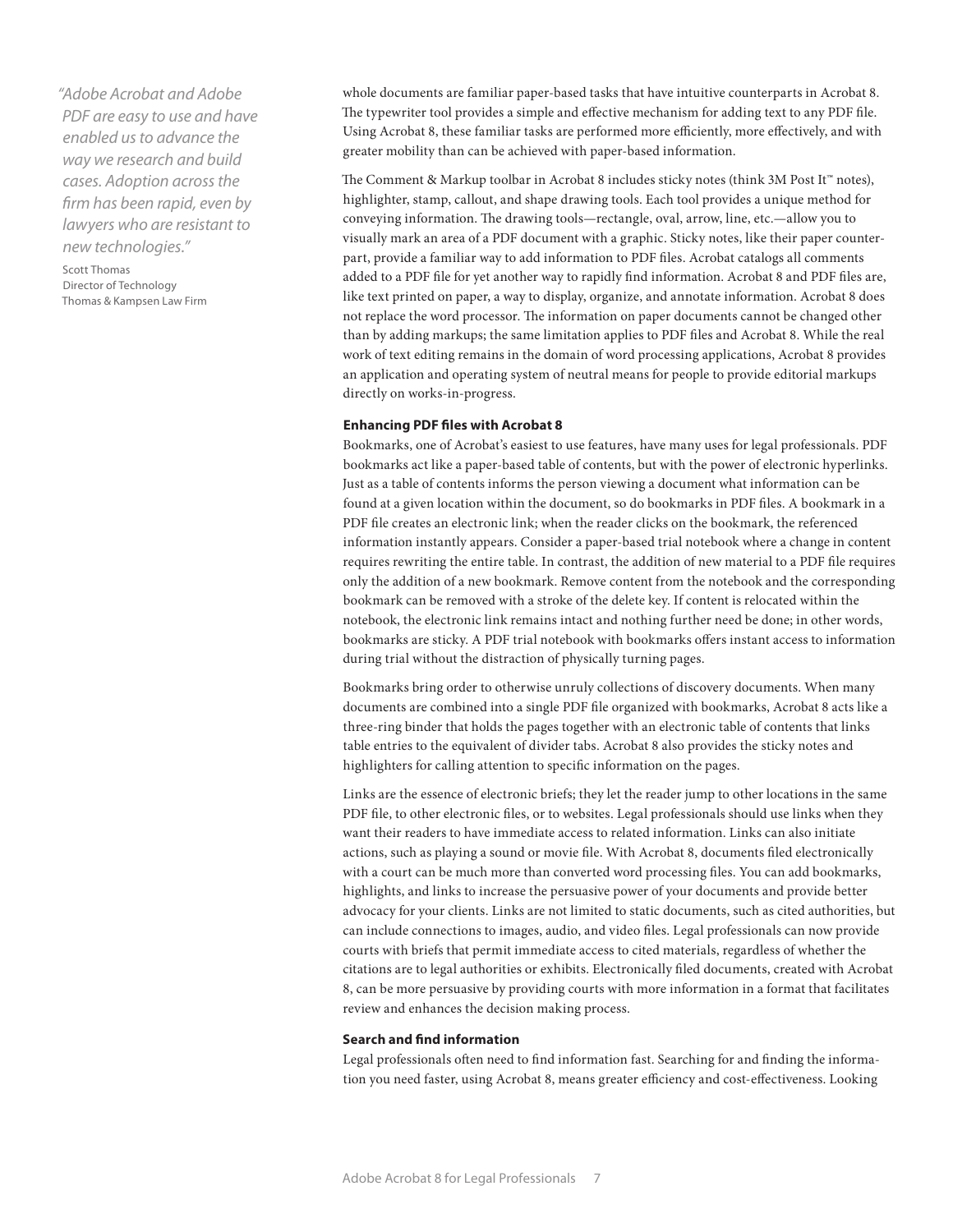<span id="page-7-0"></span>for information in paper documents is often slow, inefficient, and costly. In contrast, searching for information in digital documents is fast, efficient, and cost-effective. Acrobat 8 can search multiple PDF files that contain text for words or phrases. Comments added to PDF files can be searched regardless of whether the file contains text. Consider the synergy with clients and cocounsel when trial and deposition transcripts, obtained as text files and converted to PDF, can be searched for words and phrases. Scan an opposing party's pleadings, responses to discovery requests, and motions to PDF, and use the OCR feature built into Acrobat 8 to create searchable files. The ability to search documents produced by other parties in litigation gives legal professionals using Acrobat 8 a distinct advantage over their opponents.

## **Gathering information**

Forms can be either an efficient way to collect and deliver information, or they can impede workflows. How do you gather basic client information, and fill out IRS W-9 and INS I-9 forms? Hopefully not with a typewriter. Manual forms (handwritten or typed) impede workflows. PDF forms streamline procedures. Acrobat 8 Professional leverages the power of PDF forms by allowing you to create your own forms, save and modify existing forms, and enable others to complete and save forms using the free Adobe Reader. Where forms are available as PDF files, Acrobat 8 allows you to fill out and save data in the form. With form field recognition in Acrobat 8 Professional, paper forms can be scanned and converted to PDF fillable forms with a few simple commands.



Forty of the fifty states have court forms available online as PDF files. The federal district courts and courts of appeal have hundreds of forms available through their websites. Likewise, the Internal Revenue Service, Equal Employment Opportunity Commission, Immigration and Naturalization Service, and many other state and federal administrative agencies make their forms available as PDF files. Legal professionals who practice in an area where a government agency or court makes its forms available as PDF benefit from the form capabilities in Acrobat 8.

Client intake forms created with Acrobat 8 Professional offer advantages over their paper or word processing file counterparts. Information entered into a PDF form will always be readable, but the same cannot be said for handwriting on a paper form. Using a PDF file, the integrity of the form will not be inadvertently altered as can all too easily happen with word processing files. Adobe PDF forms can streamline client intake and other processes in the law office. With Acrobat 8 Professional, PDF forms can be enabled to allow anyone with the free Adobe Reader to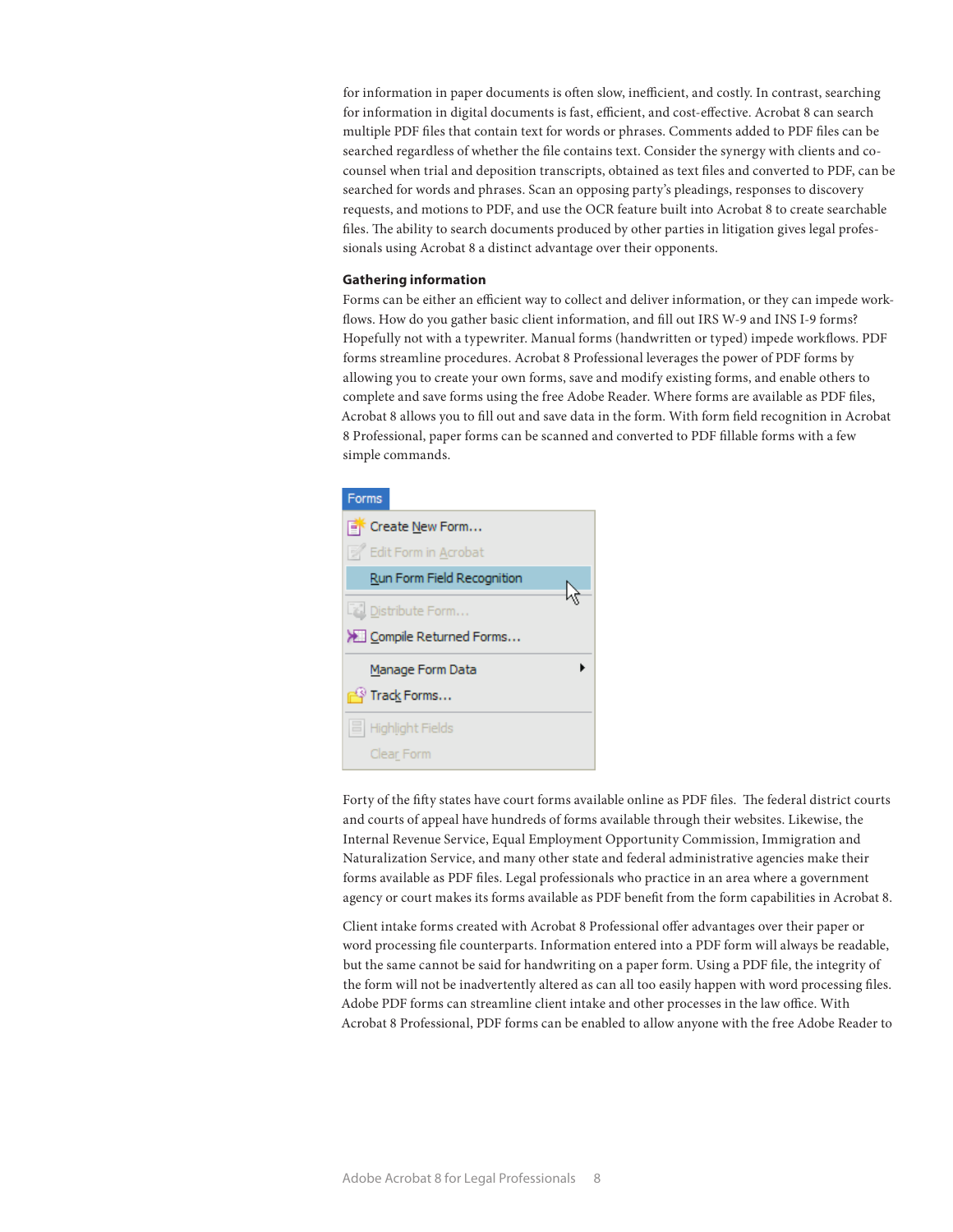fill in, save, and return a form by electronic mail. Information obtained through PDF forms can easily be exported to a spreadsheet or plugged into a database forfurther examination.

<span id="page-8-0"></span>

## **Collaboration**

Joint-drafting and collaboration on legal documents present special challenges. Legal professionals frequently need to send documents to other professionals for review, but in doing so must uphold their duty to protect client confidences. Sending a draft of a document to another professional for review and comment should not result in unintended disclosure of confidential information or surrender of work product. Sending a draft in the form of a word processing file may do just that. Microsoft Office applications can contain potentially damaging hidden data, not evident to the average user, that may be leveraged to the advantage of other parties. Acrobat 8 provides the means to collaborate on legal documents efficiently and securely.

Consider contract negotiations with drafts passing back-and-forth between attorneys. Legal professionals routinely add digital comments and questions to works-in-progress. You and your team of legal professionals do not want to share those comments with the other side. Exchanging drafts as PDF files can eliminate the possibility of inadvertent disclosure of confidential information.

Acrobat 8 offers easy-to-use review and comment tools. Anyone with the free Adobe Reader can review and comment on a PDF file that was enabled with Acrobat 8 Professional. Comments from all reviewers can be included in a single, unchanging PDF file. With Acrobat 8, you can receive comments from clients or opposing counsel and export the comments back into the word processing file. Comments can be sorted and checked off after they have been dealt with. Document reviews can be conducted either by electronic mail or through a shared network folder, SharePoint workspace, or WebDAV folder. With shared reviews, the initiator can track the status of designated reviewers and all reviewers can see one another's comments.

#### **Secure information control**

Sometimes legal professionals need to send documents out for review but are not at liberty to "give" the document to the reviewer. For example, court reporters deliver transcripts for a fee with the expectation that counsel will not provide copies to other parties. With a PDF version of the transcript, you can send it to a witness, client, or another attorney for review without giving away the court reporter's work-product by setting password-protected use restrictions that deny the ability to print and copy the file. Acrobat 8 Professional allows you to secure PDF files and